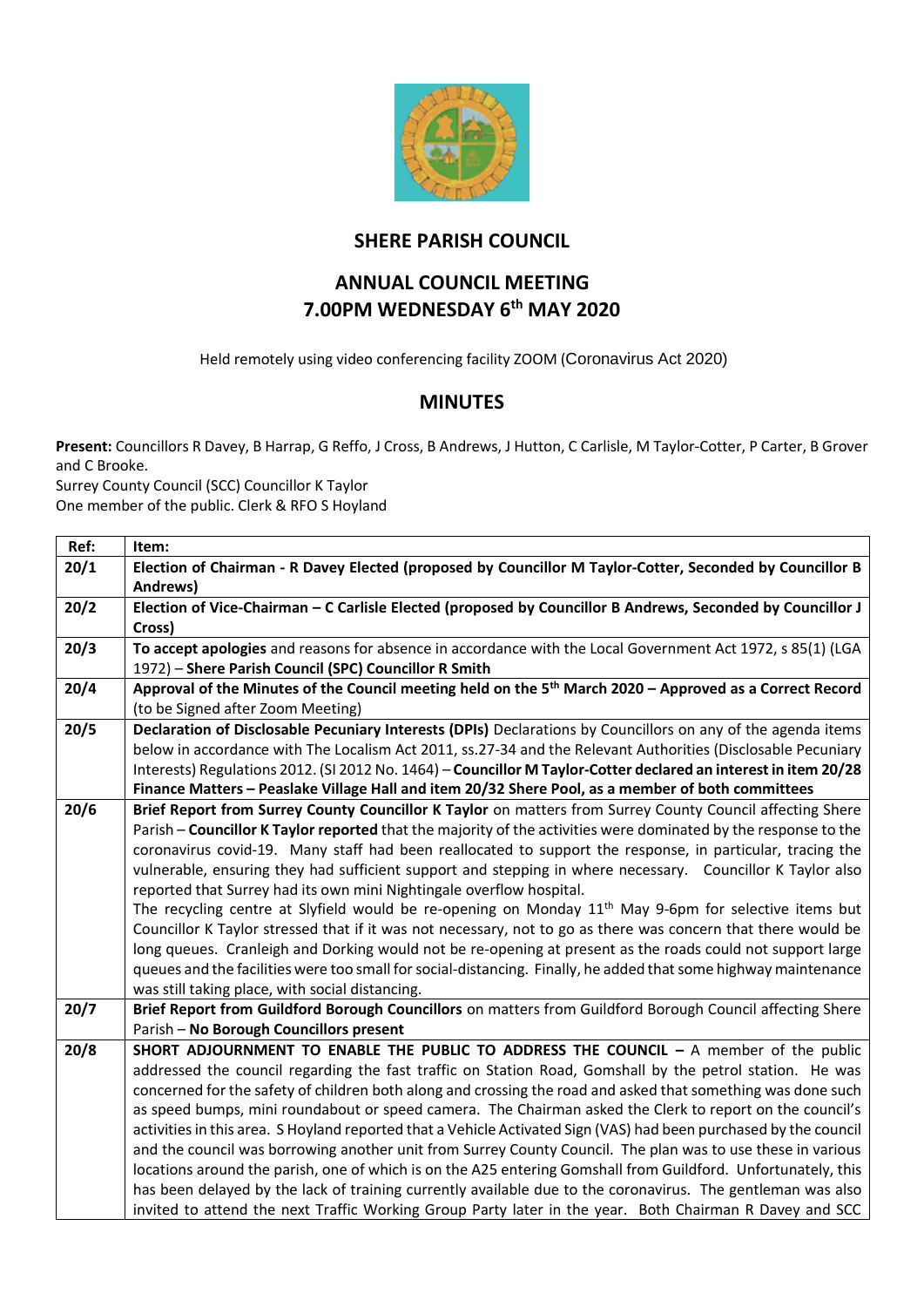|       | Councillor K Taylor reported that the speed of traffic had increased since the lockdown, with irresponsible                                                                                                 |
|-------|-------------------------------------------------------------------------------------------------------------------------------------------------------------------------------------------------------------|
|       | individuals using the roads as a race track.                                                                                                                                                                |
|       | Before moving on with the rest of the agenda, the Chairman, on behalf of the whole council thanked S Hoyland,                                                                                               |
|       | S Robins and M Barnett for their response to the crisis and the volunteers who stepped forward as co-                                                                                                       |
|       | ordinators, street co-ordinators and all the neighbours helping neighbours. Chairman R Davey went on to say                                                                                                 |
|       | that it was credit to the community, that after the initial calls to the office during the first week of the lockdown,                                                                                      |
|       | there have been very few and the community has responded very well and come together.                                                                                                                       |
|       |                                                                                                                                                                                                             |
|       | <b>SCC Councillor K Taylor left the meeting</b>                                                                                                                                                             |
| 20/9  | Election of the General Purposes Committee - the Committee to comprise of at least six elected Members of                                                                                                   |
|       | the Council with, if possible, one Member from each of the four main villages. The Chairman and Vice Chairman                                                                                               |
|       | of the Council will be ex-officio members. Elected: Councillors C Brooke, A Case, P Carter, J Hutton, G Reffo, R                                                                                            |
|       | Smith, B Andrews, B Grover and the Chairman and Vice-Chairman as ex officio members.                                                                                                                        |
| 20/10 | Election of the Planning Committee - at least one member from each ward plus the Chairman and Vice                                                                                                          |
|       | Chairman. Membership is open to all Members of the Council. Elected: Councillors R Andrews, C Brooke, M<br>Taylor-Cotter, B Grover, B Harrap, R Smith the Chairman and Vice-Chairman as ex officio members. |
| 20/11 | Election of the Finance Committee - the Committee to comprise of the Chairman, Vice Chairman and at least                                                                                                   |
|       | two other members of the Council these being appointed so that each of the four villages served by the Council                                                                                              |
|       | is represented. Elected: Councillors R. Andrews, C Brooke, J Cross, R Davey, C. Carlisle, M Taylor-Cotter and R                                                                                             |
|       | Smith.                                                                                                                                                                                                      |
| 20/12 | Election of Human Resources Committee - this Committee shall comprise the Chairman and at least three                                                                                                       |
|       | other members of the Council, these being appointed so that each of the villages served by the Council is                                                                                                   |
|       | represented and so that councillors with experience of the strategic management of human resources are                                                                                                      |
|       | included, where possible. Elected: Councillor R Andrews, C Carlisle, G Reffo and the Chairman, R Davey, leaving                                                                                             |
|       | 1 vacancy                                                                                                                                                                                                   |
| 20/13 | North Ward Working Group (Gomshall and Shere) - Elected all North Ward Councillors                                                                                                                          |
| 20/14 | South East Working Group (Holmbury St. Mary) - Elected all South East Ward Councillors                                                                                                                      |
| 20/15 | South West Ward Working Group (Peaslake) - Elected all South West Ward Councillors                                                                                                                          |
| 20/16 | Shere Traffic Working Group - Elected all North Ward Councillors and representatives of the public as per                                                                                                   |
|       | previously                                                                                                                                                                                                  |
|       |                                                                                                                                                                                                             |
| 20/17 | Peaslake Farm Steering Committee - the Group to comprise two elected members from each ward including                                                                                                       |
|       | the Chairman. Elected: Councillors R Andrews, C Carlisle, P Carter, J Cross, R Davey and G Reffo.                                                                                                           |
| 20/18 | <b>Decision making Powers:</b>                                                                                                                                                                              |
|       | the Council Confirmed that decision making powers be delegated to the General Purposes, Planning                                                                                                            |
|       | and Peaslake Farm Steering Committees, provided expenditure incurred does not exceed that allowed                                                                                                           |
|       | in the budget. (Note: Working Groups have no delegated powers - all recommendations made by a                                                                                                               |
|       | Working Group must be conveyed to the full Council or a Committee for approval.)                                                                                                                            |
|       | the council to consider that during the coronavirus pandemic decisions can be delegated to the clerk<br>$\bullet$                                                                                           |
|       | in consultation with the Chairman - Agreed                                                                                                                                                                  |
| 20/19 | Agreed Terms of Reference for Committee - the Council to consider whether the terms of reference for all                                                                                                    |
|       | remaining Committees should continue as previously agreed                                                                                                                                                   |
| 20/20 | Agreed the following Appointments of Representatives on outside organisations                                                                                                                               |
|       | Peaslake Memorial Hall - G Reffo<br>$\bullet$                                                                                                                                                               |
|       | Henry Smith (Shere) Charity for Relief in Need - J Hutton<br>$\bullet$                                                                                                                                      |
|       | Shere Recreation Ground - B Grover<br>٠                                                                                                                                                                     |
|       | Shere Swimming Pool - J Cross<br>$\bullet$                                                                                                                                                                  |
|       | Shere Village Hall - R Davey<br>$\bullet$                                                                                                                                                                   |
|       | Wasp Bus - R Andrews<br>٠                                                                                                                                                                                   |
|       | Holmbury Village Hall - R Andrews<br>٠                                                                                                                                                                      |
|       | Shere Library - B Grover<br>٠                                                                                                                                                                               |
| 20/21 | Dates of Council meetings - The Council has previously received a list of Council meetings to December 2020                                                                                                 |
| 20/22 | - Noted<br><b>Annual Financial matters</b>                                                                                                                                                                  |
|       | The Council Confirmed that the Council's finances for the year commencing $1st$ April 2020, including<br>а.                                                                                                 |
|       | staff salaries, will be conducted in accordance with the budget approved by the full Council on 5 <sup>th</sup>                                                                                             |
|       | November 2019                                                                                                                                                                                               |
|       | The Clerk was Authorised to issue cheques/make payments during the financial year 2020/21 for the<br>b.                                                                                                     |
|       | payment of staff salaries, PAYE/superannuation, donations/cemetery grants, monthly contractors'                                                                                                             |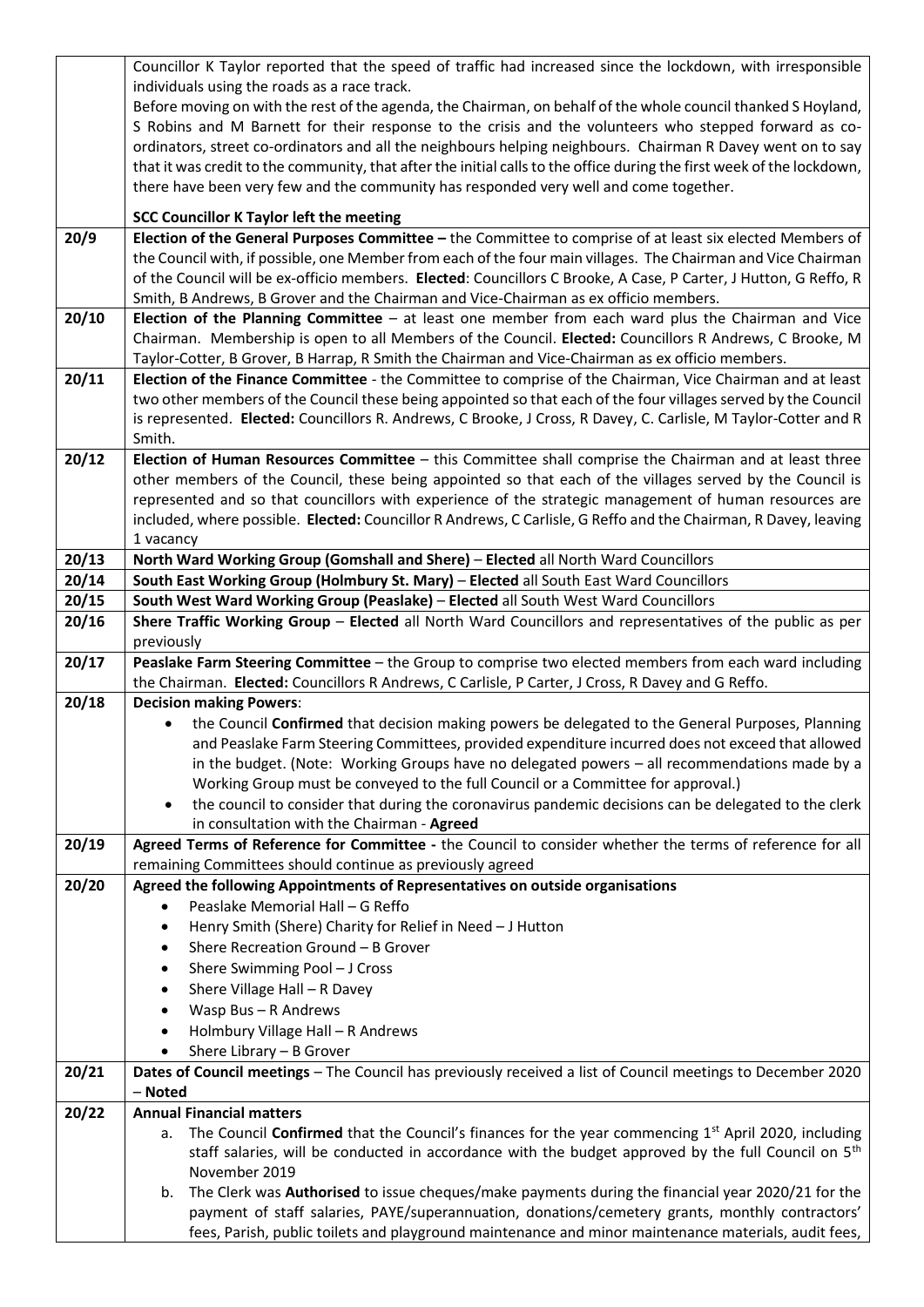|       |           | land/hall rents, office expenses, utility bills, insurance costs, subscriptions, Tanyard Hall expenses and    |
|-------|-----------|---------------------------------------------------------------------------------------------------------------|
|       |           | pre-authorised orders - all as allowed for in the budget for 2020/21. The cheques/payments to be              |
|       |           | signed/authorised by two Councillors and the Clerk and reported to the next meeting of the full Council       |
|       | c.        | Council Approved standing orders and direct debits as reviewed at Finance Committee 17 <sup>th</sup> October  |
|       |           | 2019 (next review October 2020)                                                                               |
|       |           | d. Insurance - the Council Verified that its current insurance cover is adequate - Councillor J Cross asked   |
|       |           | that after the renovation works on the pool are completed that a new valuation is requested and               |
|       |           | the insurance updated accordingly - Agreed                                                                    |
|       | e.        | The Council Agreed to continue with the current Banking arrangements                                          |
|       | f.        | The Council Appointed the Chairman to undertake the regular financial checks in accordance with the           |
|       |           | <b>Financial Regulations</b>                                                                                  |
|       | g.        | The Council Re-adopted the Financial Regulations                                                              |
| 20/23 |           | Standing Orders - the Council to consider adopting the NALC Model Standing Orders - Adopted to be reviewed    |
|       | May 2021  |                                                                                                               |
|       |           | POWER cut, clerk and several councillors lost connection and returned shortly after, the meeting remained     |
|       | quorate   |                                                                                                               |
| 20/24 |           | <b>Code of Conduct:</b>                                                                                       |
|       |           | the Council Re-adopted the current Guildford Borough Council (GBC) Code of Conduct                            |
|       | $\bullet$ | to consider the proposed amendments to the GBC Code of Conduct - Councillors Agreed to forward                |
|       |           | any comments to the office for consideration. Delegated to the clerk in consultation with the                 |
|       |           | Chairman.                                                                                                     |
| 20/25 |           | Review of Asset Register - to consider any amendments to the current Register (as circulated) - Approved      |
| 20/26 |           | Freedom of Information Policy and Publication Scheme - to consider adoption of updated documents -            |
|       |           | Councillor B Harrap asked why that details of the precept are not currently on the website - Agreed that this |
|       |           | would be done in due course - Adopted                                                                         |
| 20/27 |           | Media and Communications Policy - Adopted                                                                     |
|       |           | <b>BUSINESS TO BE TRANSACTED:</b>                                                                             |
| 20/28 |           | <b>Finance matters</b>                                                                                        |
|       |           | Approved income of £8,076.01 and expenditure of £36,560.01 for the month ended March 2020                     |
|       |           | (Appendix 1)                                                                                                  |
|       | $\bullet$ | Noted bank reconciliations & statement balances for the month ended March 2020 (Appendix 2)                   |
|       | $\bullet$ | Noted income and expenditure against budget and earmarked reserves (EMR) for the month ended                  |
|       |           | March 2020 (Appendix 3)                                                                                       |
|       |           | Noted VAT expenditure for March 2020 (Appendix 4)                                                             |
|       | ٠         | Noted that the Parish Council's accounts for the year ended 31 March 2020 will be completed on the            |
|       |           | Parish Council's accounting software on 20th May. The software will not allow data to be input for the        |
|       |           | new financial year until that work is complete. Therefore, April and May accounts will be reported to         |
|       |           | Council at the June meeting.                                                                                  |
|       | $\bullet$ | Noted the position re: concurrent functions grant funding from Guildford Borough Council and identify         |
|       |           | any projects for grant funding in 2021/22                                                                     |
|       | $\bullet$ | To consider breakdown of donations and subscriptions as per the attached sheet (Appendix 5) –                 |
|       |           | Agreed to make the repeat donations as previous year.                                                         |
|       | $\bullet$ | To consider donation to Peaslake Village Hall for half the cost of a new shed £500 (Local Government          |
|       |           | (Miscellaneous Provisions) Act1976 s.19) - Agreed using project contingency (EMR)                             |
|       | ٠         | To consider adoption of a new grant scheme - Adopted                                                          |
| 20/29 |           | Coronavirus pandemic:                                                                                         |
|       | $\bullet$ | Ratified the attached decisions (Appendix 6) - Agreed to all items. Agreed re-turfing to take place as        |
|       |           | soon as possible, cordoned off with signs to keep off the area                                                |
|       |           | to reflect on the Council's response and to consider any further actions, if appropriate – Chairman R         |
|       |           | Davey reported that the Village Larder had been created by volunteers to raise funds (through                 |
|       |           | JustGiving) for those in need during the coronavirus and this money is held and distributed by the            |
|       |           | Henry Smith Fund. He added that they were also raising funds to provide PPE for informal volunteer            |
|       |           | carers - Agreed a £400 donation towards this cause (Donation S.137 from general reserves)                     |
|       |           | providing it does not compromise supplies needed elsewhere.                                                   |
|       |           | Prudential RideLondon - to consider the concerns over the race being held this year - Agreed a letter         |
|       |           | to Surrey County Council and Sir Paul Beresford asking for the race to be cancelled in August 2020            |
|       |           | due to the coronavirus and the inability to social distance.                                                  |